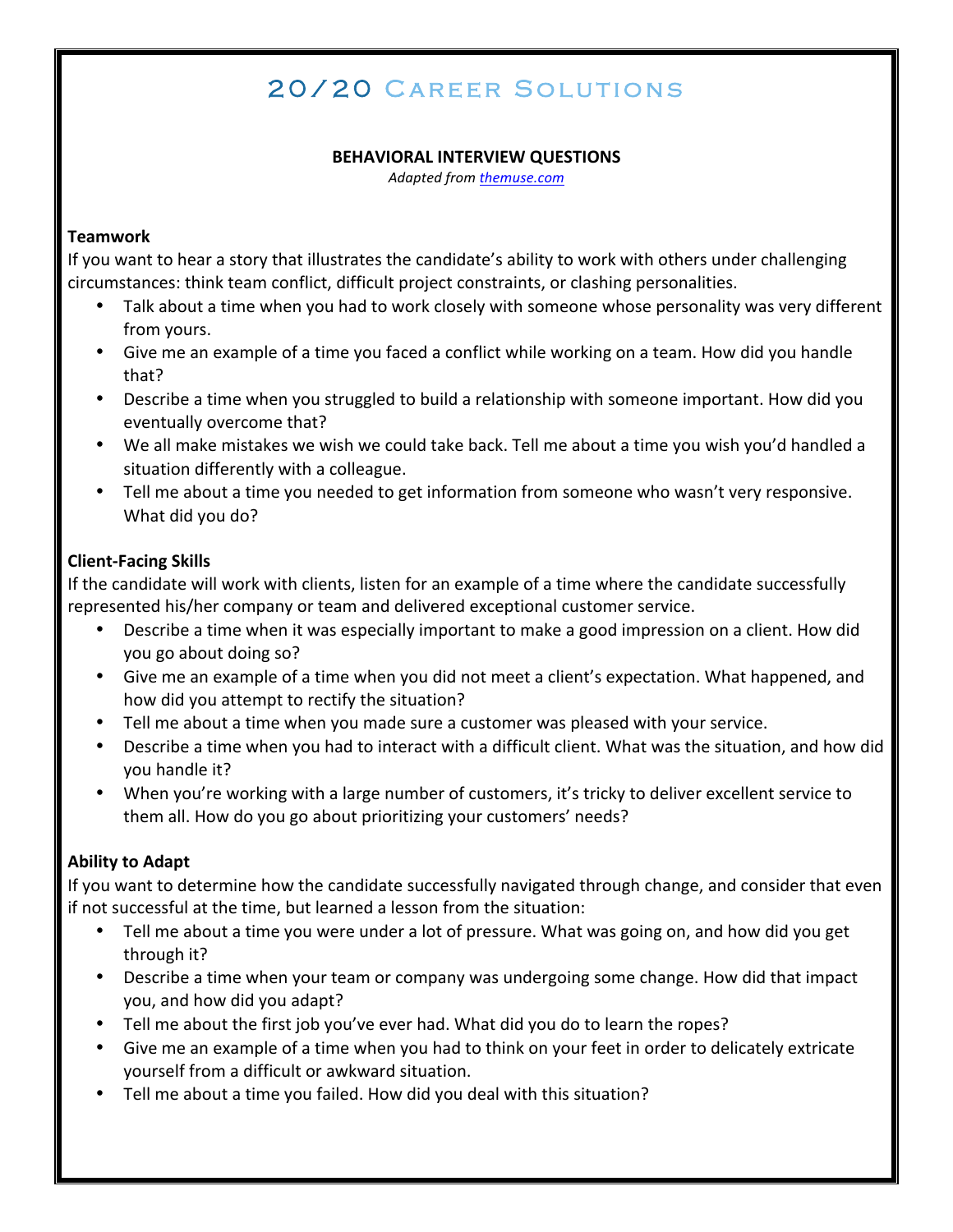#### **Time Management Skills**

If the candidate will need to juggle multiple responsibilities, then listen for how he/she organized it all and completed everything before the deadline.

- Tell me about a time you had to be very strategic in order to meet all your top priorities.
- Describe a long-term project that you managed. How did you keep everything moving along in a timely manner?
- Sometimes it's just not possible to get everything on your to-do list done. Tell me about a time your responsibilities got a little overwhelming. What did you do?
- Tell me about a time you set a goal for yourself. How did you go about ensuring that you would meet your objective?
- Give me an example of a time you managed numerous responsibilities. How did you handle that?

## **Communication Skills**

You will probably hear some examples demonstrating communication skills through other questions, but listen for the candidate's thought process or preparation in the situation.

- Give me an example of a time when you were able to successfully persuade someone to see things your way at work.
- Describe a time when you were the resident technical expert. What did you do to make sure everyone was able to understand you?
- Tell me about a time when you had to rely on written communication to get your ideas across to your team.
- Give me an example of a time when you had to explain something fairly complex to a frustrated client. How did you handle this delicate situation?
- Tell me about a successful presentation you gave and why you think it was a hit.

## **Motivation and Values**

If you want to understand what motivates a candidate:

- Tell me about your proudest professional accomplishment.
- Describe a time when you saw some problem and took the initiative to correct it rather than waiting for someone else to do it.
- Tell me about a time when you worked under close supervision or extremely loose supervision. How did you handle that?
- Give me an example of a time you were able to be creative with your work. What was exciting or difficult about it?
- Tell me about a time you were dissatisfied in your work. What could have been done to make it better?
- Tell me about a recent project or problem that you made better, faster, smarter, more efficient, or less expensive.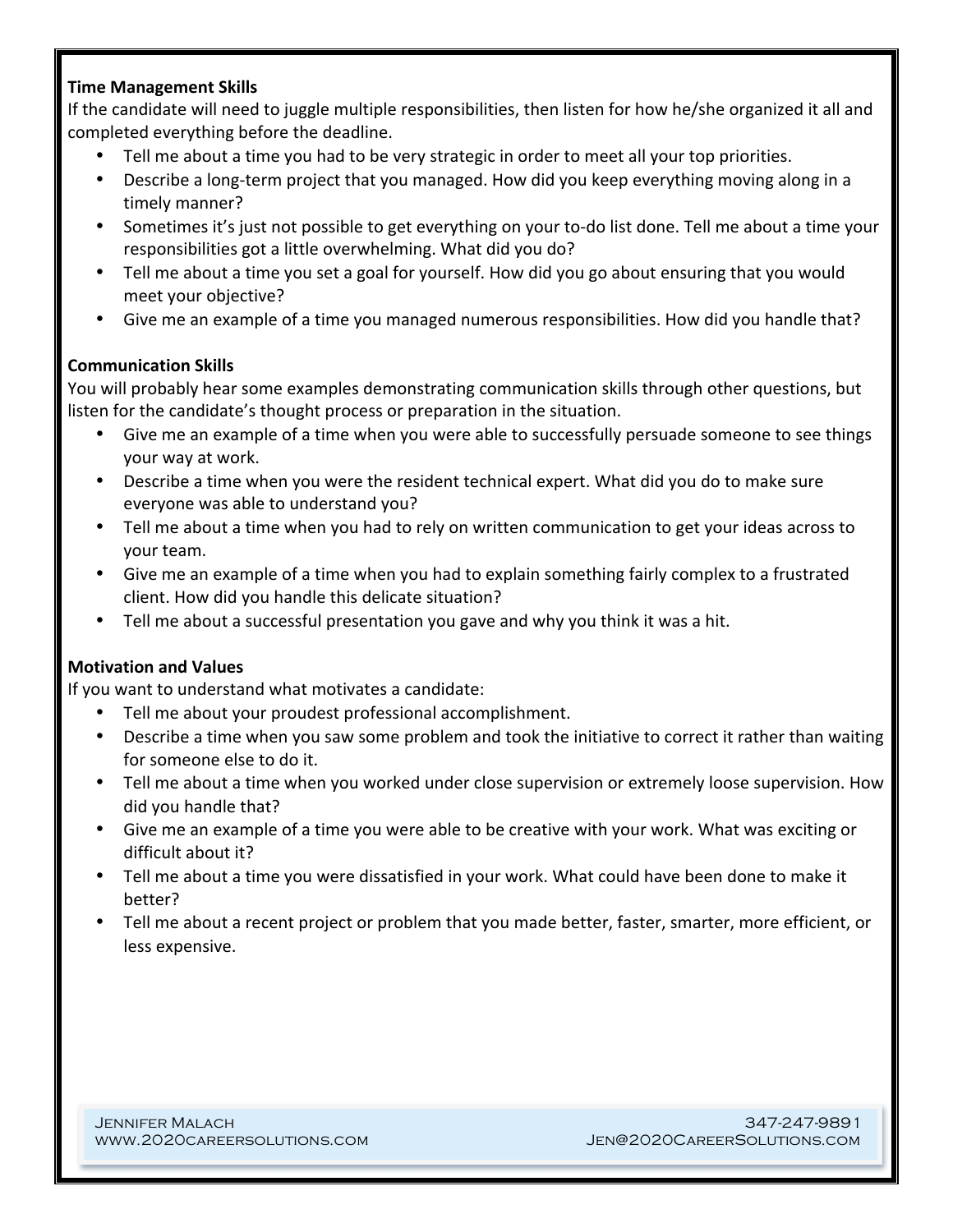#### **STRATEGIC THINKING QUESTIONS**

*Adapted from 20/20 Career Solutions (biginterview.com)*

These are great questions for current students/new graduates or experienced professionals. It's not a true case study question as it's more of a hypothetical and most students or new graduates do not have a specific client example to share. However, the ability to demonstrate <basic> knowledge of business frameworks and how to structure the approach to this type of client situation is important.

It's essential that the candidate organizes his/her thoughts, prioritizes his/her questions, and carefully thinks aloud to demonstrate his/her logic. These questions do not necessarily ask the candidate for a proposed recommendation and focus more on thought processes and analytical skills.

## **How would you go about analyzing whether a potential acquisition would make business sense for your client?**

The candidate should be asking a lot of questions to analyze the situations and understand the business impact. 

## *Example of what to listen for from candidate:*

"First I would need to ask a lot of questions related to how different areas of the business currently operate and then assess the post-acquisition impact. There are so many factors that need to be considered to analyze the client's situation in order to make a sound business recommendation. I would research the client's: 

- Organizational/Ownership Structure
- Products & Services
- Current Processes
- People & Resources
- Technology & Data
- **Current Customers & Future Customers**
- Supply Chain Analysis
- Competitors Analysis
- Market/Industry Analysis
- Legal/Regulatory Implications

Based on that information, I could do a cost/benefit analysis to determine if the opportunity made sense for the business. I'd be most curious about what the business or value drivers are for the client. Why is the client considering an acquisition and why *this* particular acquisition? What is their strategy?"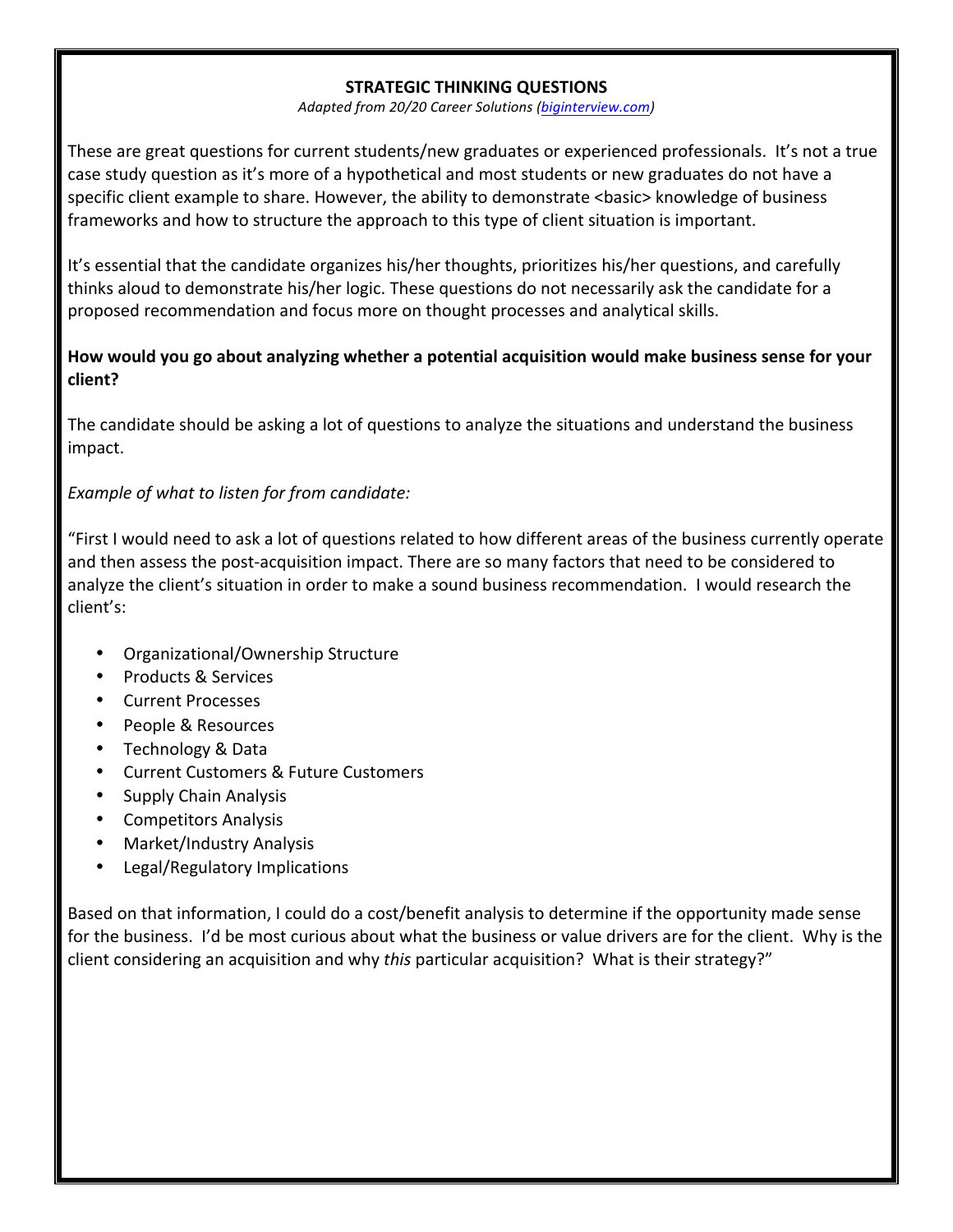## **If you were attempting to value a business, where would you start?**

The candidate should be thinking through multiple areas of consideration.

*Example of what to listen for from candidate:*

"There are multiple considerations and criteria required to value a business. A lot of information needs to be researched, gathered and summarized in order to apply the appropriate valuation formula.

- Is the business a young start-up?
- How long has the company been in business?
- What is the current ownership structure?
- What is the business "worth" to its current owners?
- What are the products and/or services provided?
- Who is the competition?
- What is the value of similar businesses?
- What are the market demand and market barriers?
- How much are the customer contracts worth?
- What is the total compensation for principals and employees?
- What are the current revenue, recurring revenue, net income, and profit margin?
- What are the expected future income, taxes and projected cash flow?
- What are the current debts (with interest) and expenses to run the business?
- What is the valuation of current assets (physical, intellectual property)?
- What is the liquidation value of current assets?
- What is the depreciation of assets?
- What are the future capital requirements?

Understanding the combination of the business strategy, marketplace and financials is key. I would review all of the information and numbers in order to formulate a valuation with an acceptable ROI for the client."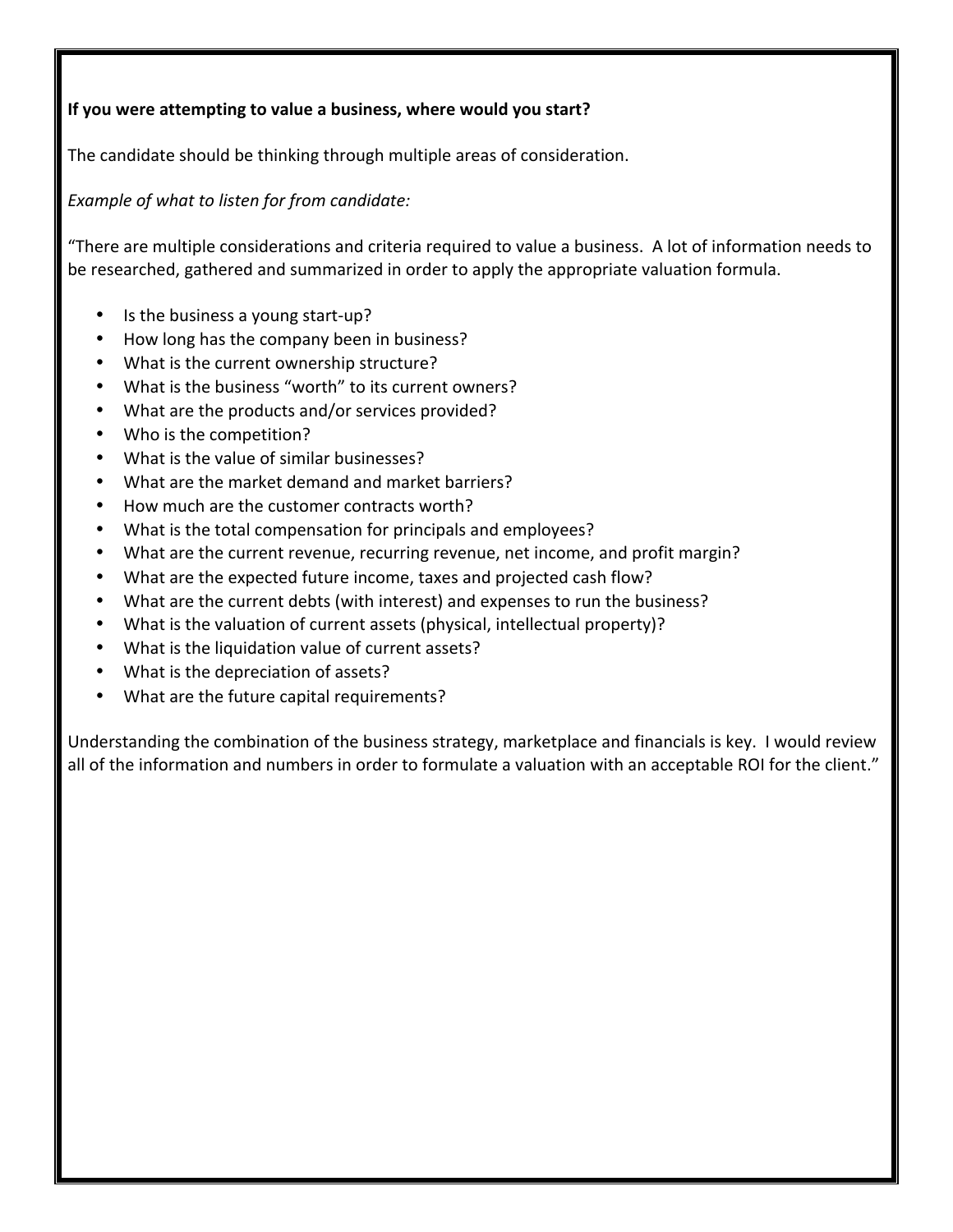#### **STRATEGIC THINKING QUESTIONS**

*Adapted from hbr.org*

#### Give Them a Real Problem to Solve

Provide promising candidates a problem to solve during the interview. You can use a real unsolved problem, which has the advantage of providing you with several potential solutions. Or you can use a problem that you've already solved, which means you'll already know the critical steps that should be included in an answer. With either option, you should verbally describe the problem or provide a written description, give the candidate a few minutes to think, and then ask them to walk you through the steps they would take to investigate and resolve the problem.

What you should look for in a response will vary according to the particular problem you've asked them to solve, but there are essential steps that should be included in every answer:

- compile a list of potential problems
- check the strategic plan
- review company and industry multiyear forecasts
- identify and track key industry and economic environmental factors
- identify and consult with key stakeholders across departments and business units

Depending on the question, you may also look for these steps in their answer:

- identify interconnected and interdependent functional areas, including predictive metrics
- pretest solutions with your customers
- measure success after implementation and use data to make adjustments

## Ask Them to Review a Flawed Strategic Plan and Identify Potential Problems

A second tactic is to provide an early draft of your organization or department's current strategic plan and ask candidates to identify any significant flaws or omissions. Since you already know the problems that occurred, it should be relatively easy to evaluate a candidate's ability to identify potential issues. If the individual can't find a significant percentage of what you know to be the flaws and omissions, it's unlikely they are a strategic thinker.

## **Ask Specific Interview Questions**

- How would you go about connecting the dots and identifying the interrelationships and interdependencies in a proposed strategic plan?
- When you are working on a strategic project in your current job, how do you go about identifying the relevant stakeholders across the firm?
- What are the steps that you have taken during your career to become a more strategic thinker? What measures or indicators do you have for growing the skill?
- What are the steps you'd take to identify which candidates for a job are strategic thinkers? (The answer here is helpful in two ways. It will give you ideas to improve your assessment, and it will